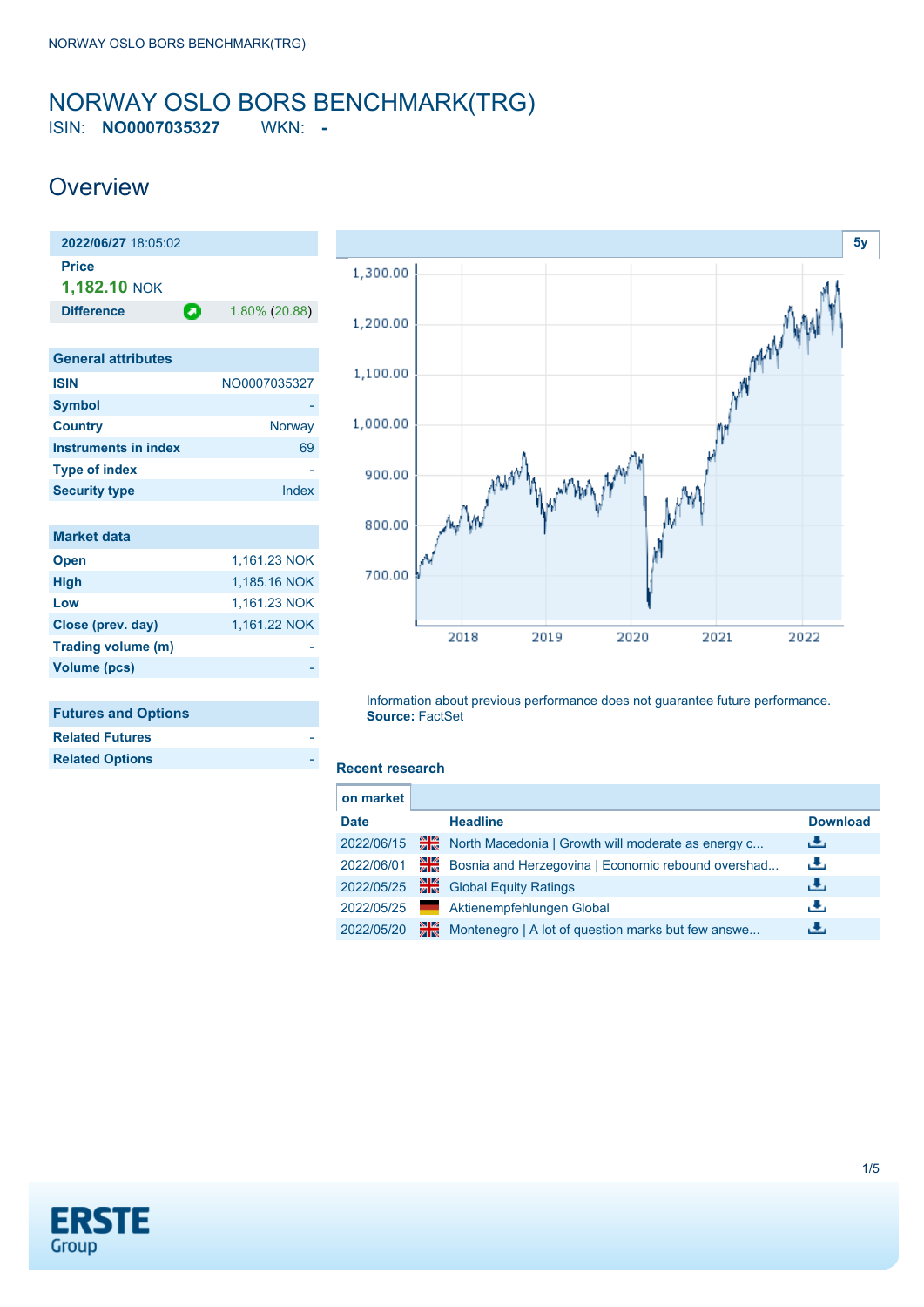## Details

**2022/06/27** 18:05:02 **Price 1,182.10** NOK

**Difference 1.80% (20.88)** 

| <b>General attributes</b> |              |
|---------------------------|--------------|
| <b>ISIN</b>               | NO0007035327 |
| <b>Symbol</b>             |              |
| <b>Country</b>            | Norway       |
| <b>Security type</b>      | Index        |
| Instruments in index      |              |

| <b>Market data</b> |              |
|--------------------|--------------|
| <b>Open</b>        | 1.161.23 NOK |
| <b>High</b>        | 1,185.16 NOK |
| Low                | 1,161.23 NOK |
| Close (prev. day)  | 1,161.22 NOK |
| Trading volume (m) |              |
| Volume (pcs)       |              |

| <b>Performance and Risk</b> |                           |                      |                          |  |  |
|-----------------------------|---------------------------|----------------------|--------------------------|--|--|
|                             | 6 <sub>m</sub>            | 1v                   | 3v                       |  |  |
| Perf $(\%)$                 |                           | $-1.52\% +3.69\% +3$ |                          |  |  |
|                             | $\sim$ 40.00 $\sim$ 40.07 |                      | $\overline{\phantom{0}}$ |  |  |

| $-1.52%$ | $+3.69\%$ | $+36.79%$ |
|----------|-----------|-----------|
| $-18.20$ | $+42.07$  | $+317.90$ |
| -        |           |           |
| 19.75    | 17.07     | 20.30     |
|          |           |           |



Information about previous performance does not guarantee future performance. **Source:** FactSet

| <b>Price data</b>                           |                           |
|---------------------------------------------|---------------------------|
| Ø price 5 days   Ø volume 5 days (pcs.)     | 1,172.00 NOK (0)          |
| Ø price 30 days   Ø volume 30 days (pcs.)   | 1,228.12 NOK (0)          |
| Ø price 100 days   Ø volume 100 days (pcs.) | 1,224.50 NOK (0)          |
| Ø price 250 days   Ø volume 250 days (pcs.) | 1,194.81 NOK (0)          |
| <b>YTD High   date</b>                      | 1,291.21 NOK (2022/04/19) |
| <b>YTD Low   date</b>                       | 1,141.22 NOK (2022/01/24) |
| 52 Weeks High   date                        | 1,291.21 NOK (2022/04/19) |
| 52 Weeks Low   date                         | 1,102.52 NOK (2021/07/19) |

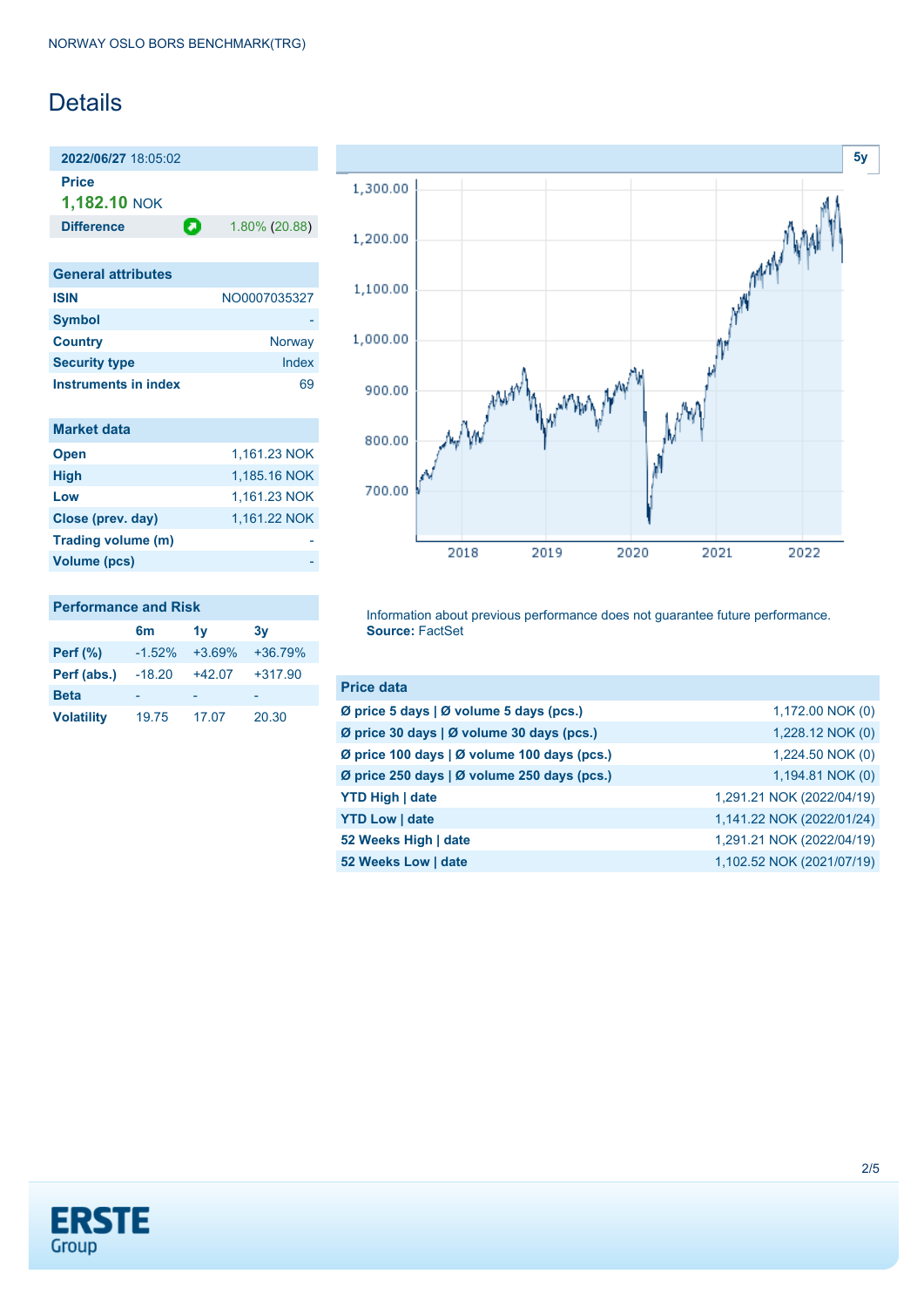# **Composition**

| Name $\triangle$<br><b>ISIN</b>                 | <b>Price</b> | Diff % $\triangleq$<br>$Diff +/-$ | Performance $\triangle$ | <b>Date</b><br><b>Time</b> | Turnover Pc. ♦<br>Turnover Money ♦ |
|-------------------------------------------------|--------------|-----------------------------------|-------------------------|----------------------------|------------------------------------|
| ABG SUNDAL COLLIER HOLDIN<br>NO0003021909       | 0.596        | 1.02%<br>0.01                     |                         | 22/06/27<br>21:34:25       | ÷.                                 |
| <b>ADEVINTA ASA</b><br>NO0010844038             | 7.32         | $-1.01%$<br>$-0.08$               |                         | 22/06/27<br>22:27:12       | 300<br>2,228.50                    |
| AF GRUPPEN ASA<br>NO0003078107                  | 14.98        | 1.77%<br>0.26                     | Ξ                       | 22/06/27<br>17:01:06       | ÷.                                 |
| <b>AKER ASA</b><br>NO0010234552                 | 75.10        | $-0.07%$<br>$-0.05$               |                         | 22/06/27<br>22:27:07       | 13<br>986.05                       |
| <b>AKER BP ASA</b><br>NO0010345853              | 32.92        | 2.94%<br>0.94                     |                         | 22/06/27<br>22:27:06       | 1,855<br>60,151.95                 |
| AKER CARBON CAPTURE ASA N<br>NO0010890304       | 1.7395       | $-1.86%$<br>$-0.03$               |                         | 22/06/27<br>22:27:11       | 37,055<br>64,391.58                |
| <b>AKER HORIZONS ASA</b><br>NO0010921232        | 1.65         | 3.77%<br>0.06                     |                         | 22/06/27<br>22:27:18       | 15,144<br>24,518.53                |
| <b>AKER SOLUTIONS ASA</b><br>NO0010716582       | 2.75         | 4.56%<br>0.12                     |                         | 22/06/27<br>22:26:57       | 6,518<br>17,245.25                 |
| ARCTICZYMES TECHNOLOGIES<br>NO0010014632        | 7.665        | $- \frac{0}{0}$                   |                         | 22/06/27<br>22:27:09       | 672<br>5,133.79                    |
| ARENDALS FOSSEKOMPANI ASA<br>NO0003572802       | 28.05        | 1.45%<br>0.40                     | F                       | 22/06/27<br>17:01:07       | $\equiv$<br>÷.                     |
| <b>ATEA ASA</b><br>NO0004822503                 | 9.86         | 1.75%<br>0.17                     | ⋾                       | 22/06/27<br>22:27:20       | 12<br>118.68                       |
| AUTOSTORE HOLDINGS LTD.<br>BMG0670A1099         | 1.6665       | $-1.42%$<br>$-0.02$               |                         | 22/06/27<br>22:27:21       | 15,820<br>26,712.89                |
| <b>B2HOLDING ASA NOK0.10</b><br>NO0010633951    | 0.701        | $-1.82%$<br>$-0.01$               |                         | 22/06/27<br>17:01:07       | ÷.<br>÷                            |
| <b>BAKKAFROST P/F</b><br>FO0000000179           | 58.55        | 1.56%<br>0.90                     | Ħ                       | 22/06/27<br>22:26:56       | 1,562<br>91,534.30                 |
| <b>BERGENBIO ASA</b><br>NO0010650013            | 1.063        | 0.47%<br>0.01                     |                         | 22/06/27<br>22:02:19       | $\overline{\phantom{a}}$<br>ä,     |
| <b>BONHEUR ASA</b><br>NO0003110603              | 34.40        | 6.01%<br>1.95                     |                         | 22/06/27<br>21:34:26       | ÷.<br>÷,                           |
| <b>BORREGAARD ASA</b><br>NO0010657505           | 15.62        | 1.96%<br>0.30                     | ⋾                       | 22/06/27<br>22:27:15       | 70<br>1,097.60                     |
| <b>BOUVET ASA</b><br>NO0010360266               | 5.74         | 0.70%<br>0.04                     |                         | 22/06/27<br>21:34:33       | ÷.                                 |
| <b>BW LPG LTD</b><br>BMG173841013               | 7.295        | 4.21%<br>0.30                     |                         | 22/06/27<br>22:27:07       | 100<br>718.50                      |
| <b>CARASENT ASA</b><br>NO0010123060             | 2.355        | 2.17%<br>0.05                     | Ξ                       | 22/06/27<br>19:30:36       | ÷.                                 |
| CLOUDBERRY CLEAN ENERGY A<br>NO0010876642       | 1.60         | 10.04%<br>0.15                    |                         | 22/06/27<br>22:27:18       | 46,600<br>70,751.40                |
| <b>CRAYON GROUP HOLDING ASA</b><br>NO0010808892 | 12.39        | $-1.27%$<br>$-0.16$               |                         | 22/06/27<br>22:02:19       | ÷.<br>÷,                           |
| <b>DNB BANK ASA</b><br>NO0010161896             | 17.135       | 1.06%<br>0.18                     |                         | 22/06/27<br>22:27:18       | 600<br>10,206.00                   |
| <b>DNO ASA</b><br>NO0003921009                  | 1.359        | 3.66%<br>0.05                     |                         | 22/06/27<br>22:26:51       | 10,200<br>13,667.50                |
| <b>ELKEM ASA</b><br>NO0010816093                | 3.18         | 0.06%<br>0.00                     |                         | 22/06/27<br>22:27:07       | 2,500<br>8,021.00                  |

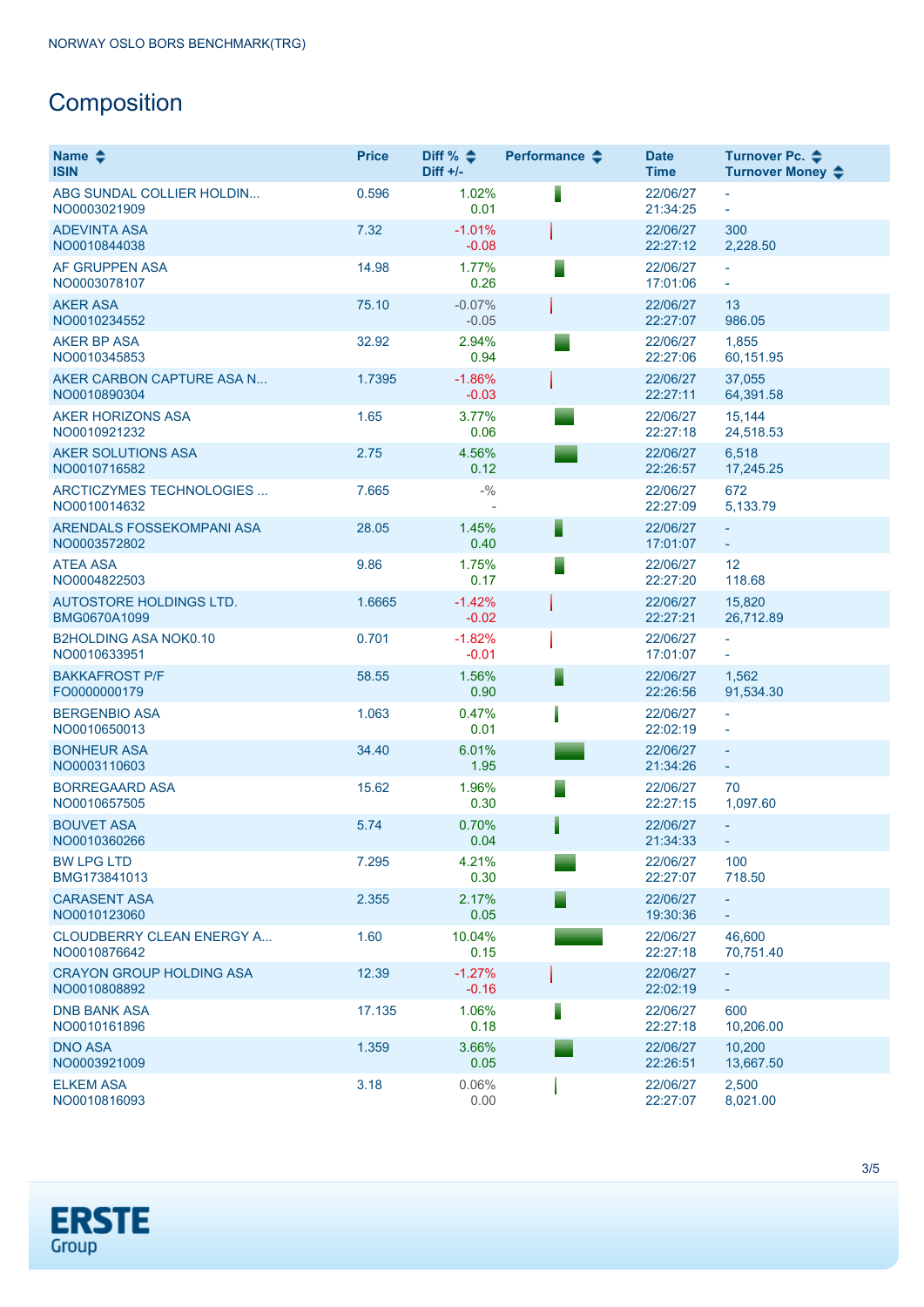### NORWAY OSLO BORS BENCHMARK(TRG)

| <b>ELMERA GROUP ASA</b><br>NO0010815673          | 2.024  | 2.12%<br>0.04       |   | 22/06/27<br>22:27:08 | 2,800<br>5,547.00                    |
|--------------------------------------------------|--------|---------------------|---|----------------------|--------------------------------------|
| <b>ENTRA ASA</b><br>NO0010716418                 | 12.11  | 2.45%<br>0.29       | Ξ | 22/06/27<br>17:01:06 | $\sim$<br>$\equiv$                   |
| <b>EQUINOR ASA</b><br>NO0010096985               | 32.415 | 4.63%<br>1.44       |   | 22/06/27<br>22:26:46 | 30,828<br>980,638.31                 |
| <b>EUROPRIS ASA</b><br>NO0010735343              | 4.51   | 0.85%<br>0.04       |   | 22/06/27<br>22:27:18 | 315<br>1,412.42                      |
| <b>FLEX LNG LTD.</b><br>BMG359472021             | 26.96  | 2.67%<br>0.70       |   | 22/06/27<br>22:27:15 | 8,358<br>223,756.82                  |
| <b>FRONTLINE LTD</b><br>BMG3682E1921             | 8.99   | 5.76%<br>0.49       |   | 22/06/27<br>22:26:56 | 8,157<br>71,561.09                   |
| <b>GAMING INNOVATION GROUP I</b><br>US36467X2062 | 1.531  | $-3.47%$<br>$-0.06$ |   | 22/06/27<br>21:34:33 | $\equiv$                             |
| <b>GJENSIDIGE FORSIKRING ASA</b><br>NO0010582521 | 18.27  | 0.55%<br>0.10       |   | 22/06/27<br>22:02:19 | $\equiv$<br>$\overline{\phantom{a}}$ |
| <b>GOLDEN OCEAN GROUP LTD</b><br>BMG396372051    | 11.45  | 6.41%<br>0.69       |   | 22/06/27<br>22:26:57 | 337<br>3,734.81                      |
| <b>HEXAGON COMPOSITES ASA</b><br>NO0003067902    | 2.73   | 0.81%<br>0.02       |   | 22/06/27<br>22:27:03 | 6,989<br>19,075.39                   |
| <b>KAHOOT! ASA</b><br>NO0010823131               | 1.841  | $-0.92%$<br>$-0.02$ |   | 22/06/27<br>22:27:12 | 100<br>186.05                        |
| <b>KID ASA</b><br>NO0010743545                   | 8.03   | $-0.37%$<br>$-0.03$ |   | 22/06/27<br>22:02:19 | $\omega$<br>$\bar{\phantom{a}}$      |
| <b>KITRON ASA</b><br>NO0003079709                | 1.736  | 1.64%<br>0.03       |   | 22/06/27<br>21:34:32 | $\sim$<br>$\equiv$                   |
| KONGSBERG AUTOMOTIVE ASA<br>NO0003033102         | 0.2374 | 1.37%<br>0.00       |   | 22/06/27<br>21:34:32 | $\overline{\phantom{a}}$<br>$\equiv$ |
| KONGSBERG GRUPPEN ASA<br>NO0003043309            | 33.20  | 5.93%<br>1.86       |   | 22/06/27<br>22:27:23 | 2,056<br>68,225.28                   |
| <b>LEROY SEAFOOD GROUP AS</b><br>NO0003096208    | 6.685  | 1.36%<br>0.09       |   | 22/06/27<br>22:26:53 | 1,071<br>7,167.66                    |
| <b>MOWI ASA</b><br>NO0003054108                  | 21.77  | $-0.14%$<br>$-0.03$ |   | 22/06/27<br>22:26:46 | 7,082<br>155,670.44                  |
| <b>MPC CONTAINER SHIPS ASA</b><br>NO0010791353   | 1.948  | $- \frac{0}{0}$     |   | 22/06/27<br>22:27:15 | 40,275<br>78,786.69                  |
| <b>MULTICONSULT ASA NOK0.50</b><br>NO0010734338  | 11.54  | $-4.31%$<br>$-0.52$ |   | 22/06/27<br>17:15:33 | ÷                                    |
| <b>NEL ASA</b><br>NO0010081235                   | 1.2845 | 2.43%<br>0.03       |   | 22/06/27<br>22:27:00 | 1,608,895<br>2,066,707.67            |
| NORDIC NANOVECTOR ASA NOK<br>NO0010597883        | 0.2822 | 6.17%<br>0.02       |   | 22/06/27<br>22:02:19 | $\omega$ .                           |
| NORDIC SEMICONDUCTOR ASA<br>NO0003055501         | 15.775 | 0.83%<br>0.13       |   | 22/06/27<br>22:27:12 | 372<br>5,895.94                      |
| <b>NORSK HYDRO ASA</b><br>NO0005052605           | 5.962  | 2.23%<br>0.13       |   | 22/06/27<br>22:26:46 | 13,317<br>79,099.03                  |
| NORWEGIAN AIR SHUTTLE ASA<br>NO0010196140        | 0.863  | 3.11%<br>0.03       |   | 22/06/27<br>22:26:52 | 184,346<br>157, 164.07               |
| <b>ORKLA ASA</b><br>NO0003733800                 | 7.416  | 1.95%<br>0.14       |   | 22/06/27<br>22:26:52 | 700<br>5,132.40                      |
| PEXIP HOLDING ASA<br>NO0010840507                | 1.472  | 0.68%<br>0.01       |   | 22/06/27<br>22:27:09 | 1,250<br>1,833.75                    |
| PHOTOCURE ASA<br>NO0010000045                    | 10.08  | 1.26%<br>0.13       |   | 22/06/27<br>22:02:19 | $\equiv$                             |
| <b>REC SILICON ASA</b>                           | 1.7525 | 4.44%               |   | 22/06/27             | 2,109                                |